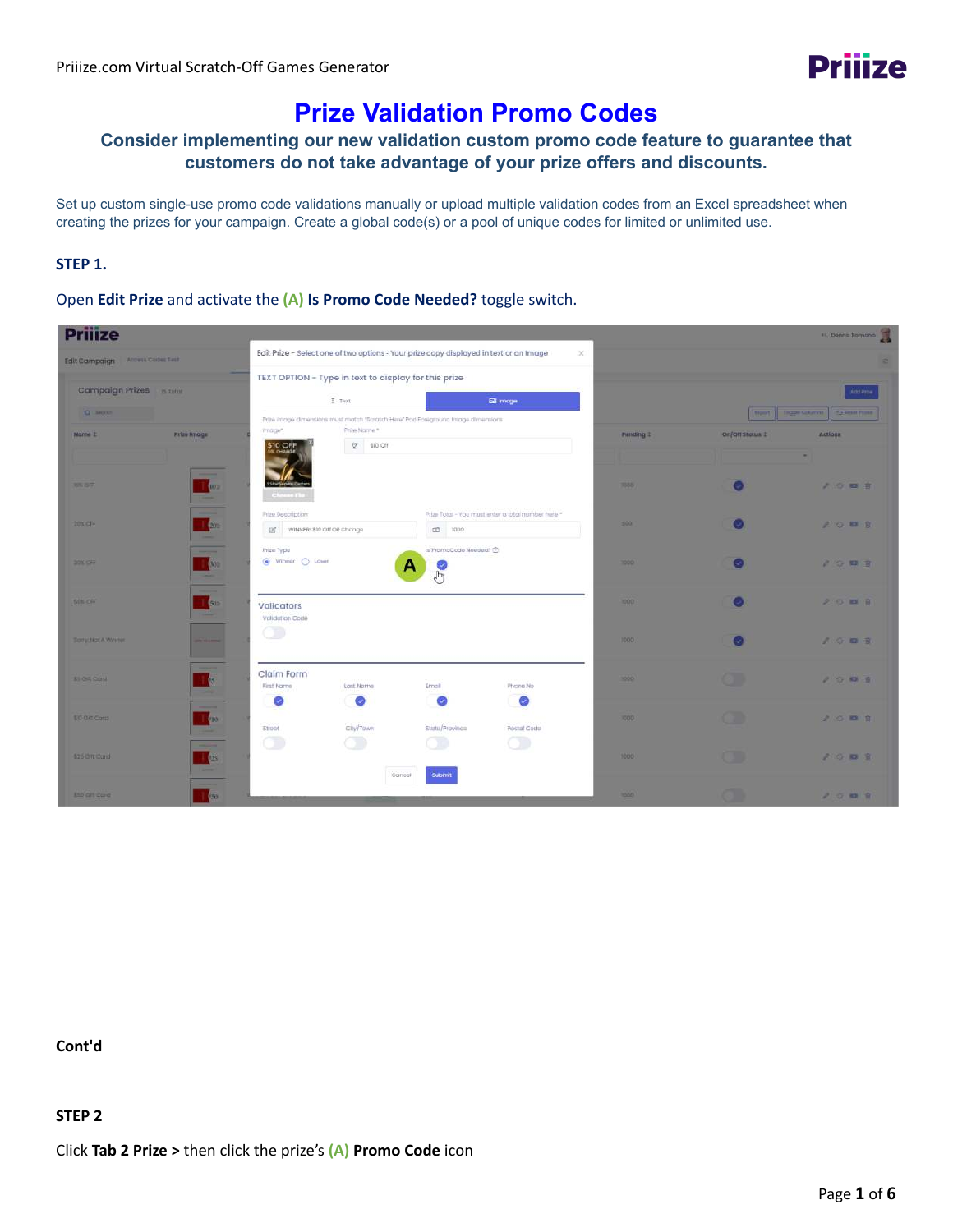# **Priiize**

H. Dermis Romano

## **Priiize**

| Edit Compoign                                 | Access Codes Test                    |                             |                 |                                     |                |                                    |                                              | $\epsilon$                                     |
|-----------------------------------------------|--------------------------------------|-----------------------------|-----------------|-------------------------------------|----------------|------------------------------------|----------------------------------------------|------------------------------------------------|
| Basic Info<br>$\mathbf{I}$<br>upocte Bosc mto |                                      | Prize<br>Setup Your Prize   | 3               | Preview<br>View Your Culturnitution | $\bar{4}$      | Campaign Status<br>Live Only Found | 5                                            | Campaign Result<br>Players, Provid & Medington |
| Campaign Prizes in Total<br>Q sepen           |                                      |                             |                 |                                     |                |                                    |                                              | Atld Prize                                     |
| Name 1                                        | Prize Image                          | Description :               | Prize Type :    | Total 1                             | Winner/Loser 1 | <b>Ponding</b> :                   | Taggle Columns<br>fisport<br>On/Off Status 1 | G Feart Nime<br>Actions                        |
| \$10 Off                                      | <b>MOOT</b><br><b>THE STATE OF</b>   | WINNER: \$10 Off Oil Change | $\sim$<br>WHATE | 1000                                | $\circ$        | 1000                               | Ø                                            | $\sim$<br><b>PromoCode</b><br>馬<br>А           |
| 20% OFF                                       | <b>TRANSPORT</b><br>200<br>$-0.0044$ | WINNER 20% OFF              | <b>WHINER</b>   | 1000                                |                | 299                                | Ø                                            | / ○ 四 世                                        |
| 30% OFF                                       | <b>CARLO AND</b><br><b>Auto</b>      | WINNER 31% OFF              | <b>WROWE</b>    | mon                                 | O.             | tone                               | ሙ                                            | $A \cap \mathbb{R}$ $\oplus$                   |

## **STEP 3**

## Click **(A)** to **Upload Promo Code**

| <b>Prilize</b>                                                                                                                                                                                                                                                                                                                           |                             |                |   |             |   |                                         |                                                                    | <b>E.</b> Dennis Remone  |
|------------------------------------------------------------------------------------------------------------------------------------------------------------------------------------------------------------------------------------------------------------------------------------------------------------------------------------------|-----------------------------|----------------|---|-------------|---|-----------------------------------------|--------------------------------------------------------------------|--------------------------|
| <b>Access Codes Test</b><br>Edit Campaign                                                                                                                                                                                                                                                                                                |                             |                |   |             |   |                                         |                                                                    |                          |
|                                                                                                                                                                                                                                                                                                                                          |                             |                |   |             |   |                                         |                                                                    |                          |
| PromoCode                                                                                                                                                                                                                                                                                                                                |                             |                |   |             |   | $_{\times}$                             | Compaign Result<br>Parymer, Philipson, & Television and Television |                          |
| PromoCode Isa Total<br>O search                                                                                                                                                                                                                                                                                                          |                             |                |   |             |   | A<br><b>Upload Promo Code</b><br>Esport | TOOLIN CULTURAL                                                    | And Fron<br>O Real Front |
| Promo Code 2                                                                                                                                                                                                                                                                                                                             | is Used                     | Created Date 1 |   | Used Date 2 |   | Delete                                  | 再生                                                                 | Actions                  |
| Promo Code                                                                                                                                                                                                                                                                                                                               | Is Usud.<br>$\mathcal{P}$ . | Cropbed Date   | 面 | Used Date   | 自 |                                         |                                                                    |                          |
|                                                                                                                                                                                                                                                                                                                                          |                             |                |   |             |   |                                         |                                                                    | 00000                    |
|                                                                                                                                                                                                                                                                                                                                          |                             |                |   |             |   |                                         |                                                                    | 20000                    |
|                                                                                                                                                                                                                                                                                                                                          |                             |                |   |             |   |                                         |                                                                    | <b>JOMN</b>              |
|                                                                                                                                                                                                                                                                                                                                          |                             |                |   |             |   |                                         |                                                                    | 200 B B                  |
|                                                                                                                                                                                                                                                                                                                                          |                             |                |   |             |   |                                         |                                                                    | 1007                     |
| $\mathbb{E} \left[ \begin{array}{ccc} 0 & 0 & 0 \\ 0 & 0 & 0 \\ 0 & 0 & 0 \\ 0 & 0 & 0 \\ 0 & 0 & 0 \\ 0 & 0 & 0 \\ 0 & 0 & 0 \\ 0 & 0 & 0 \\ 0 & 0 & 0 \\ 0 & 0 & 0 \\ 0 & 0 & 0 \\ 0 & 0 & 0 & 0 \\ 0 & 0 & 0 & 0 \\ 0 & 0 & 0 & 0 \\ 0 & 0 & 0 & 0 & 0 \\ 0 & 0 & 0 & 0 & 0 \\ 0 & 0 & 0 & 0 & 0 \\ 0 & 0 & 0 & 0 & 0 \\ 0 & 0 & 0 &$ |                             |                |   |             |   | IE: Showing I - 10 of 164               |                                                                    | <b>AGES</b>              |
| -                                                                                                                                                                                                                                                                                                                                        |                             |                |   |             |   |                                         |                                                                    |                          |

## **Cont'd**

**STEP 4**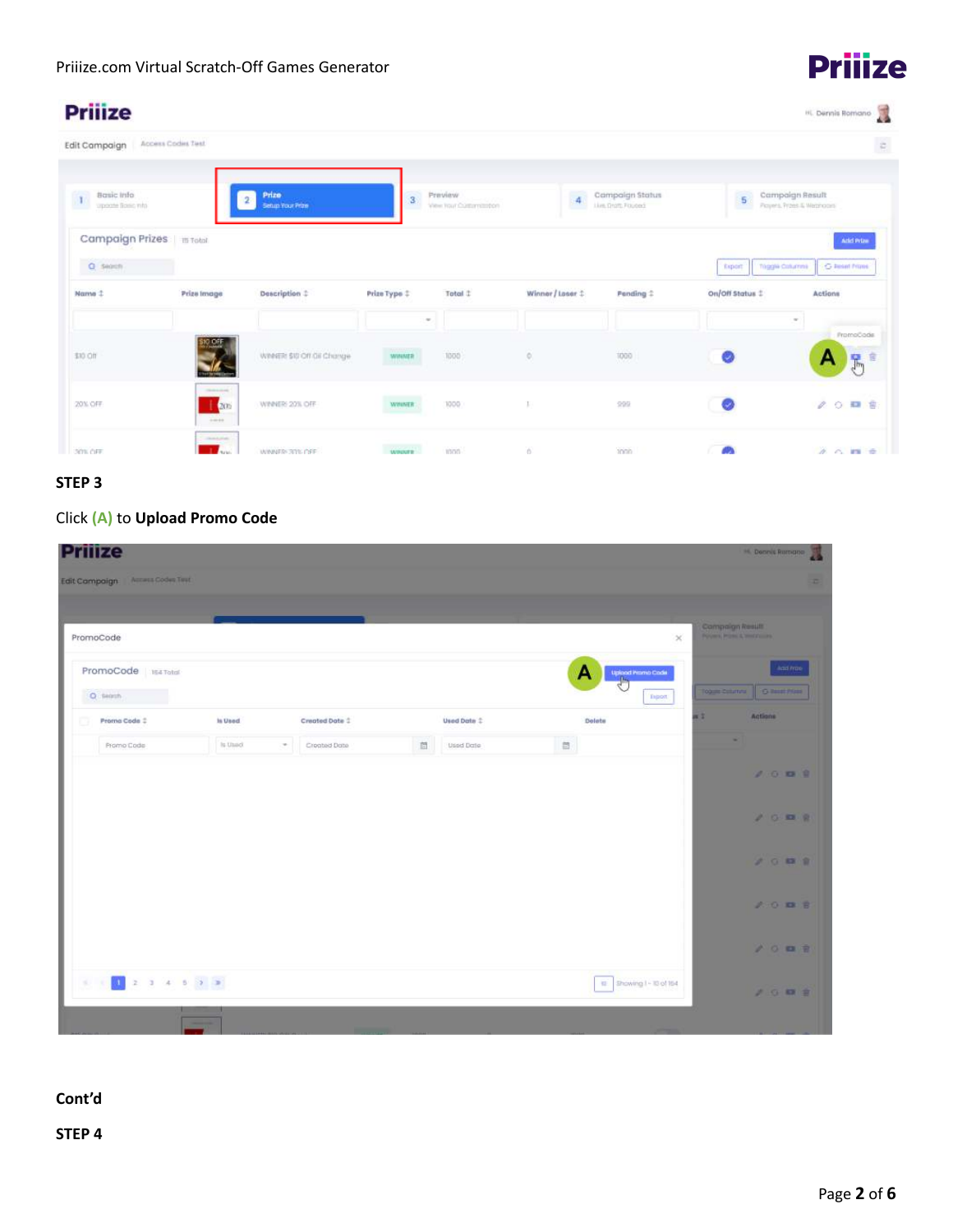

Drag and Drop Excel doc onto **(A)** to **Upload Promo Code >** Click **(B) Upload Promo Code** and then click **(C) Back to Promo Code** to go back.

You can only upload 10,000 codes at a time. To add more, repeat the process again as many times as needed. If you have hundreds of thousands of codes to upload, we can arrange to do it or you.



Your **(A) Promo Code** will display on the Claim Status Page and Prize Claim Email Notifier.



**Claim Status** 



**CLAIM APPROVED** 

Your status is Approved

Learn morel

I have read and agree to the rules, terms and conditions

Powered By Priiize.com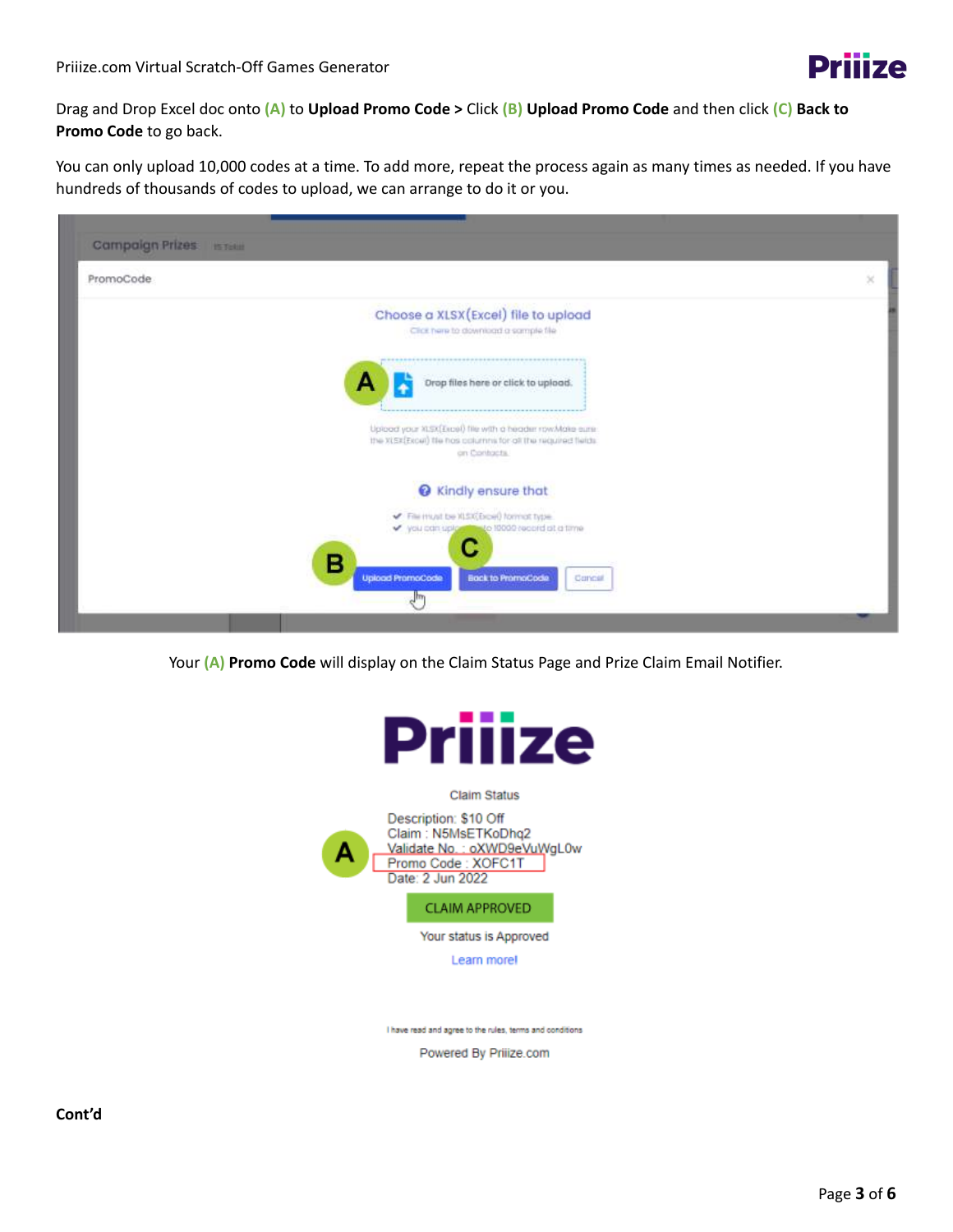

Your game **(A) Promo Code** will display on **Tab 5 Campaign Result** under the **Game Winner Claims** column, and if you are using the *Opt-In Form,* the **Opt-In Codes** will appear **under the (B) Opt-In Code** column.

| <b>Prijize</b>                  |                                          |         |                                              |              |                                                               |             |                   |                                       |                     |                                                                 | T<br>HL Dennis Romano |
|---------------------------------|------------------------------------------|---------|----------------------------------------------|--------------|---------------------------------------------------------------|-------------|-------------------|---------------------------------------|---------------------|-----------------------------------------------------------------|-----------------------|
| Edit Campaign                   | Access Codes Test                        |         |                                              |              |                                                               |             |                   |                                       |                     |                                                                 | $\bar{a}$             |
| Bosic info<br>Update Basic Info |                                          |         | $\overline{a}$<br>Prize<br>Seitus Vour Prize |              | $\overline{\mathbf{3}}$<br>Preview:<br>View Your Clementedion |             | 4                 | Campaign Status<br>Uve, Draft, Poused | 5                   | <b>Campaign Result</b><br><b>Players, Prizes &amp; Webhooks</b> |                       |
|                                 | Facebook, Google & Email Opt-Ins To Play |         | Game Winner Prize Claims                     | Game Loser   | Failed Prize                                                  | Banned IPs  | Barined E-mails   |                                       | Webhook the         |                                                                 |                       |
|                                 |                                          |         |                                              |              |                                                               |             |                   |                                       |                     |                                                                 |                       |
|                                 | Game Winner Prize Claims                 | 2 Total |                                              |              |                                                               |             |                   |                                       |                     |                                                                 |                       |
| O Seorch                        |                                          |         |                                              |              |                                                               |             |                   |                                       |                     | Export                                                          | Toggle Columns        |
| Won Date :                      | Status Date 1                            |         | Α<br>Status 2                                | Promo Code : | First Name :                                                  | Last Name : | в<br>IP Address   | Opt-In Code 1                         | Email :             | Phone No 1                                                      | Prize 2               |
| 日<br>Dota                       | Dote                                     | 目       | Stotus<br>$\pi$                              | Promo Code   | First Name                                                    | Lost Name   | <b>IF Address</b> | Opt-in Code                           | Ernall              | Phone No.                                                       | Prize                 |
| 02/08/2022 22:03:49             | 02/05/2021 22:04:21                      |         | CLAIM APPROVED:                              | XOFCIT       | Dennis:                                                       | Romano      | 87.82.92.4        | BUVMBNOW                              | dramano@prilize.com | 7329228800                                                      | 510-Off               |

#### **NEW FEATURE:**

**Display Promo Code in winner prize claims email notifier prominently with a shortcode.**

To display the Promo Code on your email notifier type in "**#PROMO\_CODE#**" in the body of your email and it will be replaced with your actual promo code. Example: "PromoCode: FREE 25"

| Subject *<br>CONGRATS! Your Prize Claim is Approved!                                                                                                                         | Hello Testing Data Shihora                                          |
|------------------------------------------------------------------------------------------------------------------------------------------------------------------------------|---------------------------------------------------------------------|
|                                                                                                                                                                              | CONGRATS! YOUR CLAIM HAS BEEN APPROVED!                             |
| Message *<br><b>E</b> E Paragraph<br>$\equiv$ $\equiv$<br>国国<br>D C<br>$B$ $I$ $\cup$ $S$ $x$ $x^*$<br>$\ddot{\phantom{a}}$<br>$\left( \frac{\alpha}{2} \right)$<br>$\equiv$ | Please keep this email prize claim verification with you.           |
| $A$ $A$<br>٠<br>$-2$<br>Clear Class<br>$\overline{\phantom{a}}$<br>Arial<br>$\ddot{ }$<br>$\ddot{ }$<br>$\pmb{\times}$                                                       |                                                                     |
| <b>CONGRATS! YOUR CLAIM HAS BEEN APPROVED!</b>                                                                                                                               | #PROMO_CODE#                                                        |
| Please keep this email prize claim verification with you.                                                                                                                    |                                                                     |
| #PROMO_CODE#                                                                                                                                                                 | IF YOU HAVE ANY QUESTIONS, PLEASE CONTACT YOUR GAME                 |
| IF YOU HAVE ANY QUESTIONS, PLEASE CONTACT YOUR GAME SPONSOR AT: (Insert your<br>email address and/or phone number here)                                                      | SPONSOR AT: (Insert your email address and/or phone number<br>here) |
|                                                                                                                                                                              |                                                                     |
| For Print PromoCode middle of the text. Use "#PROMO_CODE#" Keyword it will be replace with<br>"PromoCode: FREE 25"                                                           |                                                                     |
|                                                                                                                                                                              | Make your Digital Scratch-Offs at Priiize.com - The #1 Online       |
| Send Email<br>Send<br>Cancel                                                                                                                                                 | Scratch-offs Generator Worldwide.                                   |
|                                                                                                                                                                              | CONGRATULATIONS                                                     |
|                                                                                                                                                                              |                                                                     |
|                                                                                                                                                                              | <b>WINNER</b>                                                       |
|                                                                                                                                                                              |                                                                     |
|                                                                                                                                                                              |                                                                     |

Cont'd next page >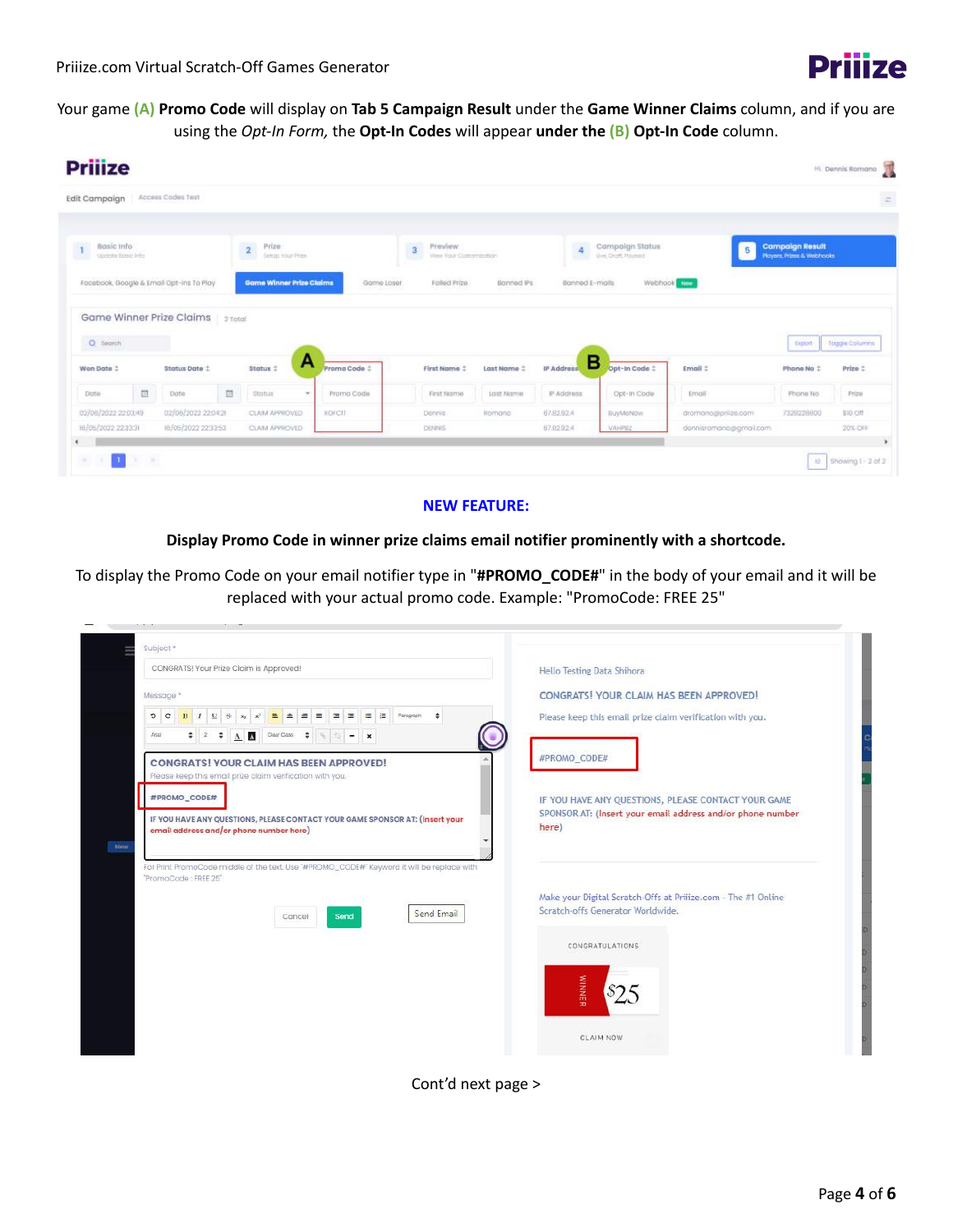**The Winner Email Notifier will display the actual Promo Code where you placed the shortcode for it.**



#### **Thank you for using Priiize Scratch-off Games Generator.**

If you have any questions, please contact the Help Desk at [https://priiize.com/ticket\\_system/](https://priiize.com/ticket_system/)

Dennis Romano https://priiize.com/



Helpful Links: